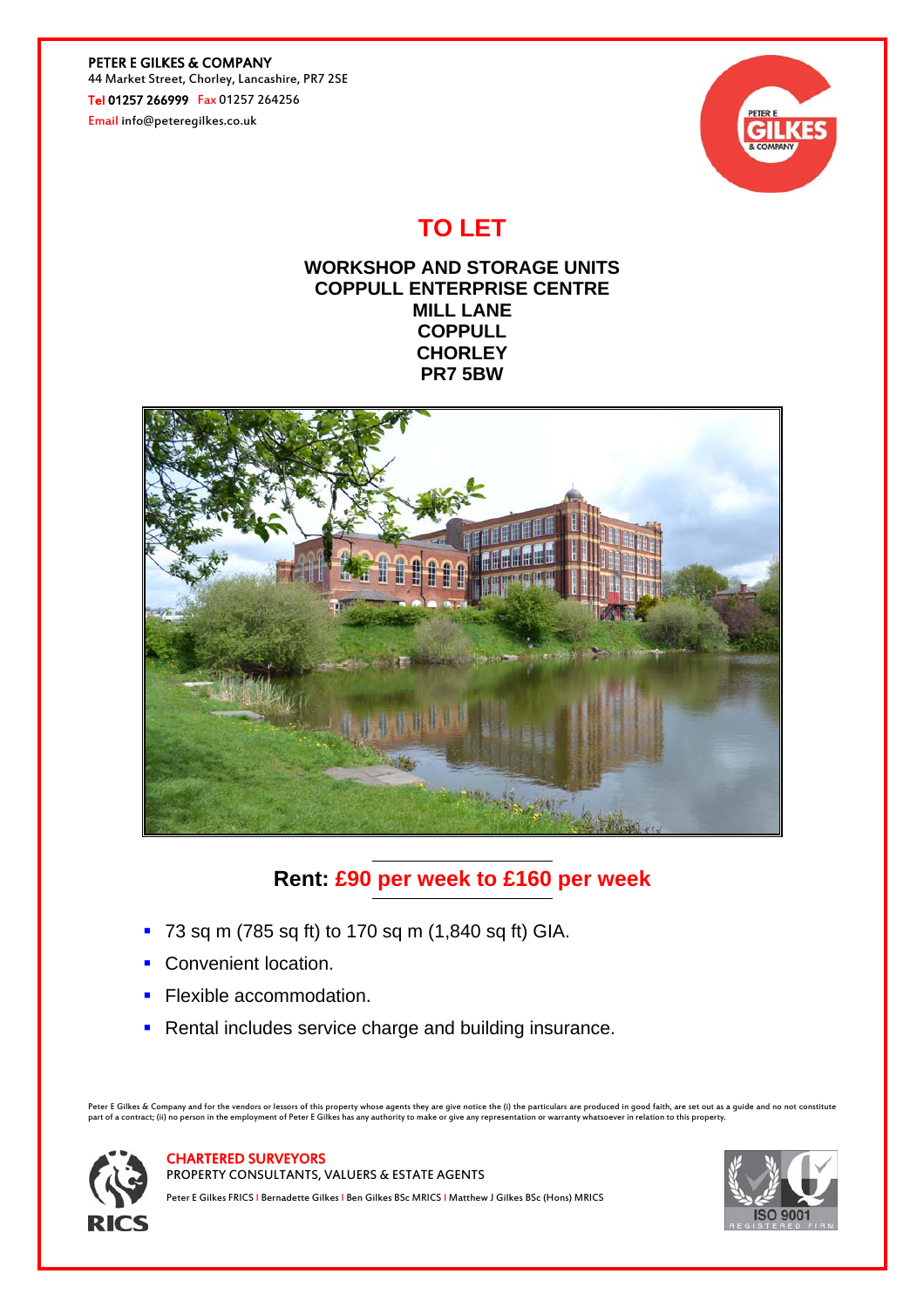## **Description:** Individual units available within Coppull Enterprise Centre with shared use of WC facilities and kitchens.

Location: Proceeding into Coppull along the B5251 Spendmore Lane/New Road turn into Mill Lane and proceed for approximately 100m to the entrance of the site where the communal car park is approximately 30m on the left hand side.

## **Accommodation:**

*(all sizes are approx)*

| <b>Unit</b><br>No   | Sq ft | <b>Type of Unit</b> | <b>Description</b>                | <b>Monthly Price</b><br>exclusive of<br>VAT | Rateable<br>Value                         | Available<br><b>From</b> |
|---------------------|-------|---------------------|-----------------------------------|---------------------------------------------|-------------------------------------------|--------------------------|
| <b>Ground Floor</b> |       |                     |                                   |                                             |                                           |                          |
| 13A                 | 402   | Small Unit          | Small Workshop/Storage            | £235.00 inc<br>S/Charges                    | <b>Months</b><br>12<br><b>Rate Relief</b> | U/O                      |
| 11                  | 785   | <b>Medium Unit</b>  | Medium Workshop                   | £410.00 inc<br>S/Charges                    | <b>Months</b><br>12<br>Rate Relief        | Immediately              |
| 20B                 | 639   | Medium Unit         | Medium<br>Workshop/Storage        | £345.00 inc<br>S/Charges                    | Months<br>12<br><b>Rate Relief</b>        | 01/08/2016               |
| <b>First Floor</b>  |       |                     |                                   |                                             |                                           |                          |
| F24/25              | 1895  | Large Unit          | Large<br>Workshop/Leisure/Storage | £710.00 inc<br>S/Charges                    | <b>Months</b><br>12<br><b>Rate Relief</b> | 01/08/2016               |





### **Lease Terms:**

| Term:<br><b>Repairs</b><br>VAT I | Twelve months or multiples thereof.<br>Internal repairing responsibility upon tenant.<br>VAT is payable at the appropriate rate. |  |  |  |
|----------------------------------|----------------------------------------------------------------------------------------------------------------------------------|--|--|--|
| <b>Services:</b>                 | Electricity will be laid on to the individual units.                                                                             |  |  |  |
| To View:                         | Strictly by appointment with Peter E Gilkes & Company and with whom all<br>negotiations should be conducted.                     |  |  |  |

Workshop and Storage Units, Coppull Enterprise Centre, Mill Lane, Coppull, Chorley, PR7 5BW

2